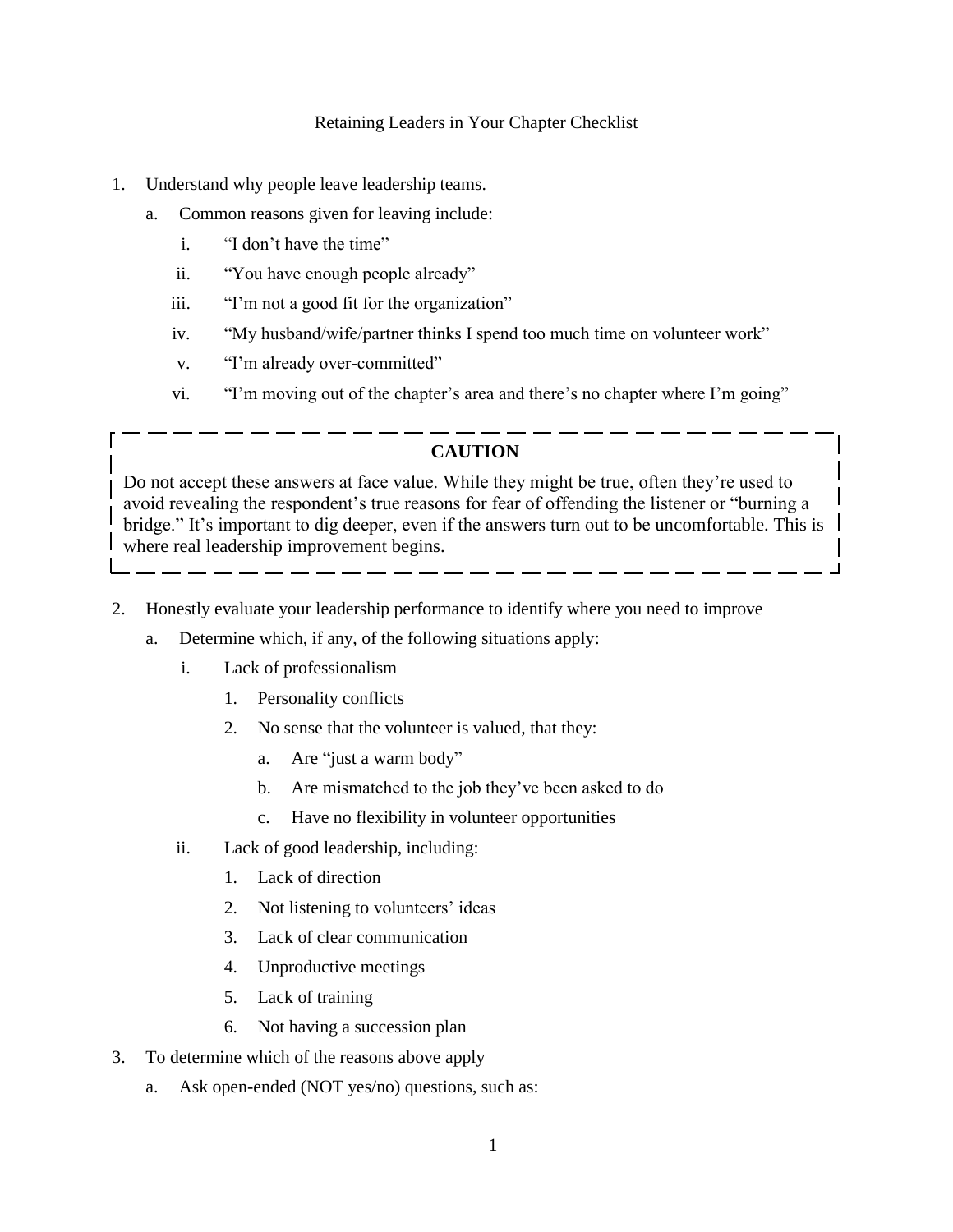- i. What would you like to see change in the chapter?
- ii. If you could do something else for us, what would you like to do?
- iii. What are the values of other organizations you volunteer for that appeal to you, and how are we missing them?
- iv. What is the most pressing issue you think the chapter is dealing with… or failing to deal with?
- v. What projects did you work on, and did you feel you got the support you needed?
- 4. Develop an improvement plan to address shortfalls. Examples:
	- a. Better use volunteers' talents:
		- i. Ask them what they want to do, do well, and enjoy doing
		- ii. Describe the organization's needs and ask how the volunteer could best help with them
	- b. Listening:
		- i. Have a "round table" discussion at the end of meetings to solicit thoughts and ideas
		- ii. Take notes, ask the person with the idea if they'd be willing to lead or be part of the action suggested
		- iii. Recognize everyone for their contributions
		- iv. During meetings, request recaps of events from event leaders
		- v. During meetings, ask event participants for their feedback on how the event could be improved
		- vi. Outside of meetings, make occasional personal contact just to see how people are doing
	- c. Preventing leadership stagnation:
		- i. Be open about your leadership development plan
		- ii. Rotate people to different jobs within the organization
			- 1. Ask people what new job they'd like to try
		- iii. Reach out to non-participating members to try to bring them on board
	- d. Avoid overtasking willing volunteers:
		- i. Make and keep a promise to each volunteer that you will ask them to do only ONE thing for the organization. THEY may volunteer for more but you will not ask them to do more.
- 5. Create leader development plans
	- a. Jointly develop with each ExComm member a plan based on their talents, interests, and aspirations within AFA
	- b. Get each leader to participate in activities that will expand their experience base and knowledge of AFA